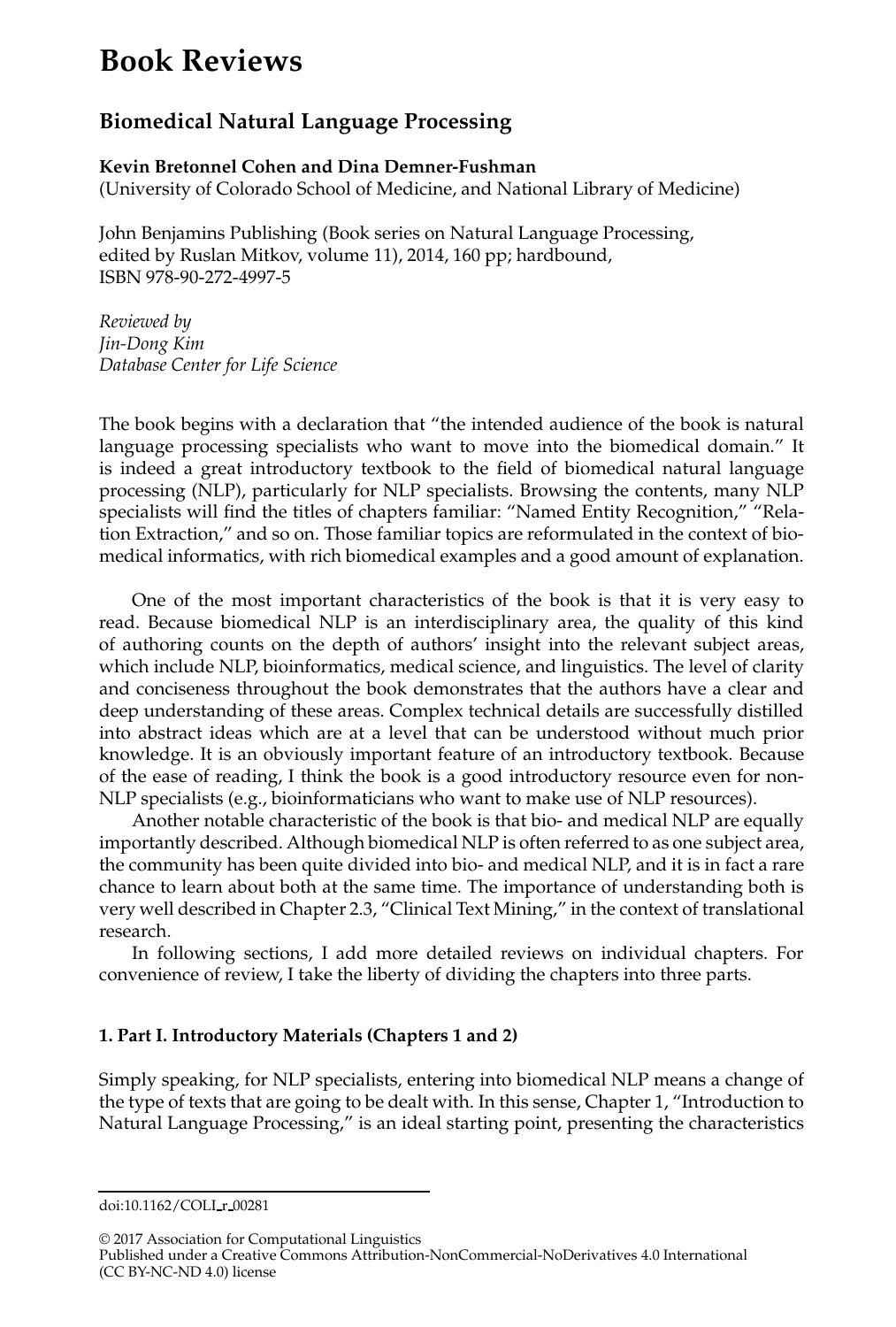of various types of biomedical texts and the language in them. Chapter 2, "Historical Background," presents a concise history of the field. Seamlessly interweaving relevant parts of the history of biomedical informatics and biomedical NLP, it is a masterpiece of introduction to the field—if I were asked to recommend only one chapter of the book to read standing between bookshelves of a library, I would pick this chapter.

In the book, explanations about biomedical information often go one step further than I would expect in similar writing. For example, in Chapter 2.4, "Types of Users of Biomedical NLP Systems," model organisms are explained as major targets of database development. The explanation includes the reason why some organisms (e.g., *C. elegans* and zebrafish [*D. rerio*], have been chosen as model organisms. It may be a small addition, but I believe these additional explanations on bioinformatics will make a significant difference to the reader's understanding of biomedical NLP.

### **2. Part II. Fundamental Tasks (Chapters 3–6)**

As in NLP for other domains, named entity recognition, relation extraction, information retrieval, and concept normalization are fundamental tasks of biomedical NLP. Chapters 3–6 describe these four fundamental tasks, in which beginners of biomedical NLP will be immediately interested. Each chapter typically begins with a task definition in general NLP, which is followed by characteristic features specific to the biomedical context. As already mentioned in the previous section, rich explanation about biomedical terms is a strength of the book. For example, Chapter 3.3, "Why Gene Names Are the Way They Are," will deepen the readers' understanding of gene names one step further.

For each task, several software systems are described to exemplify different ideas of how problems of the task can be approached. Instead of briefly mentioning many systems, the authors have chosen to explain a number of representative systems in indepth detail, which helps the readers to clearly understand the ideas of the approaches.

The authors take a scientific approach to developing discussions. In many places, while describing the tasks, naturally occurring questions are captured, for example, *how useful are gazetteers for named entity recognition?*, *how useful are co-occurrences for information extraction?*, and so on. Then, discussions on how these questions have been addressed follow. This approach is effective in that it not only keeps the readers interested, but also enables the readers to develop a systematic view of the field, to be able to answer questions such as *what are the important problems?*, *what problems are solved, and how?*, and *what problems are yet to be solved?*

### **3. Part III. Advanced Topics (Chapters 7–11)**

Chapter 7, "Ontologies and Computational Lexical Semantics," describes UMLS and GO as important lexical and ontological resources in biomedical NLP, and also describes contribution of NLP techniques to the development of ontologies. One characteristic of the book is that important resources are described repeatedly in different contexts. For example, UMLS, a compendium of many controlled vocabularies in the biomedical sciences, is referred to in five chapters (Chapters 3–7). This underscores the importance of the resource. The extensive explanation of UMLS, in various application cases, is one important contribution of the book. For biomedical ontologies, OBO (Smith et al. 2007) and BioPortal (Whetzel et al. 2011) are also important community resources. Readers are thus recommended to further read about them.

Chapter 8, "Summarization," and Chapter 9, "Question-Answering," describe the tasks as the titles imply. Even for the readers who are not interested in these tasks